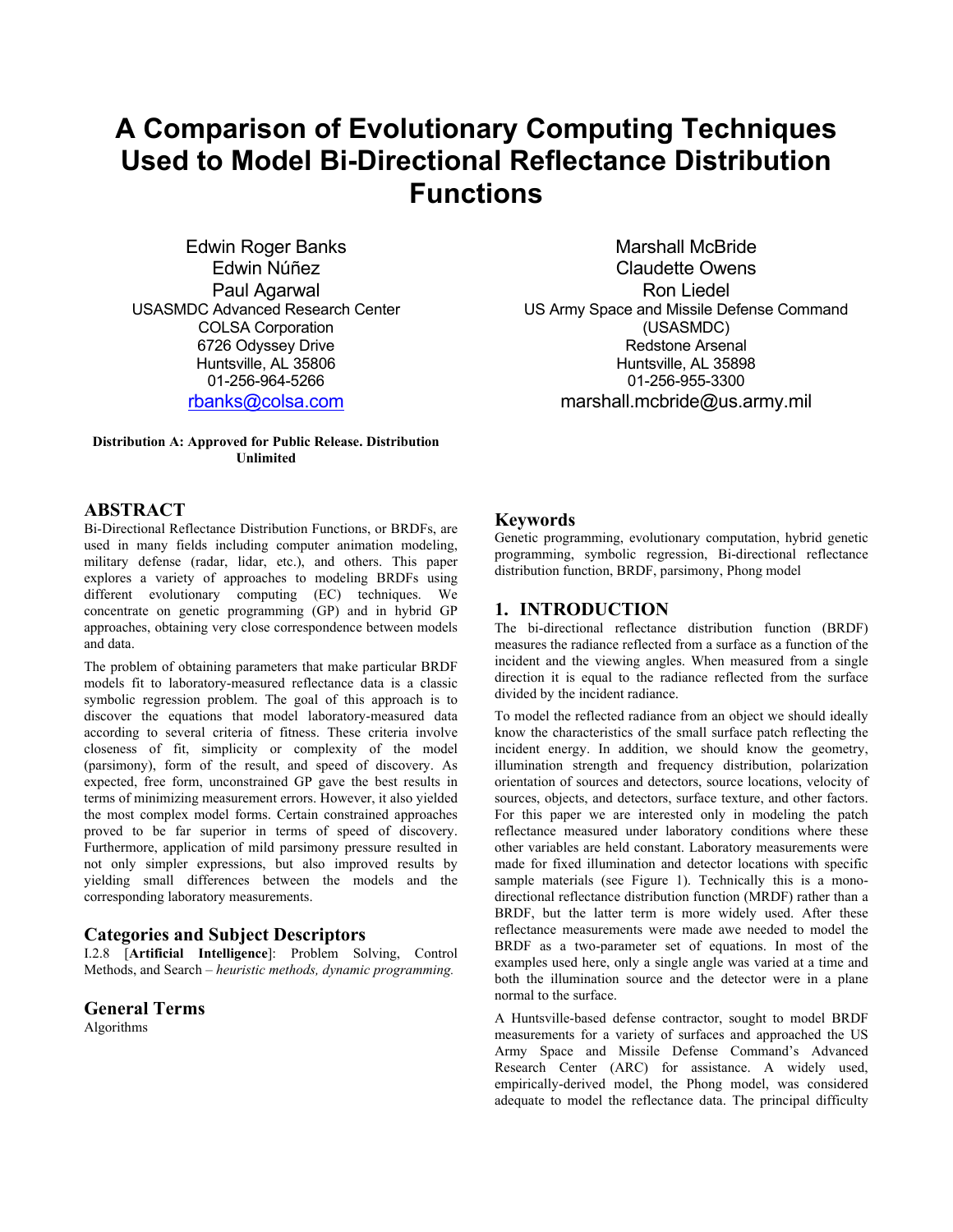resided in finding the right set of model parameters that would yield the measured data with sufficient accuracy.



#### **Figure 1. Relation between incidence angle (θ) and reflection angle (α)**

The Phong model has several limitations, mainly the fact that it was developed for different wavelengths—the visible spectrum and under different conditions. Another difficulty with it is that it is not based on any fundamental physical parameters of the surface under study. This allows for the possibility of using other models, with different mathematical forms, to replicate the laboratory-measured data. Such models were also developed taking ease-of-integration into consideration.

In this paper we will illustrate the relative importance of a variety of EC techniques to help with the modeling of a real-world data problem. We will show how it is possible to use parsimony pressure to force GP to develop models fitting specific mathematical forms and how this can expedite convergence.

## **1.1 Description of Data Sets**

A collection of thirteen sample data sets were presented to the COLSA Corporation authors at the ARC, each data set comprising just a few measurements (typically 17 or so) for initial evaluation. Each data set represented the reflectance for a different surface at angles varying from 0 to 90 degrees.



**Figure 2. Typical shape of the BRDF data measured in the laboratory for different surfaces.** 

Figure 2 provides a typical shape of the BRDF function in the data sets as measured in the laboratory for a reflecting surface. Since the data itself is not available for publication at this forum, we cannot provide specific details of the BRDF measurements acquired for the different surfaces under study. Only the general shape of the measurements is given in Figure 2.

# **2. FORMULATION AS A PROBLEM IN EVOLUTIONARY COMPUTING**

The discovery of equations to model discrete data points using GP is a classic symbolic regression problem. In this paper, we limit discussion to the simple case of a single independent variable since the data provided to us involved only the variation of a single angle at a time. We had to discover equations that best fit the measurements, but were also a function of just a single variable.

Other factors also entered into the task requirements: speed of discovery, simplicity or complexity of equations (so-called parsimony), form of equations, and the ability to easily integrate the resulting equations (also related to parsimony).

### **2.1 Error Function**

The quality of the fit was measured as the sum of the absolute values of the differences between the measured and modeled data values as shown in Figure 3. Absolute error was chosen as the error measurement for this paper.



**Figure 3. Fitness function is calculated as the total sum of the errors at each point. Lower fitness values indicate a better match between model and measurements.** 

## **3. DIFFERENT MODELS**

In the next sections we will show how we used different EC techniques to find parameters for a variety of models to fit the measured reflectance data and to develop models of different mathematical form. We will discuss our work with the Phong model, a requirement of the customer. However, we will also discuss how the GP results were made to fit a trigonometric, a power, and an exponential model. In addition, we will review the results of using parsimony and using hybrid models that combined classical GP with the previous model forms.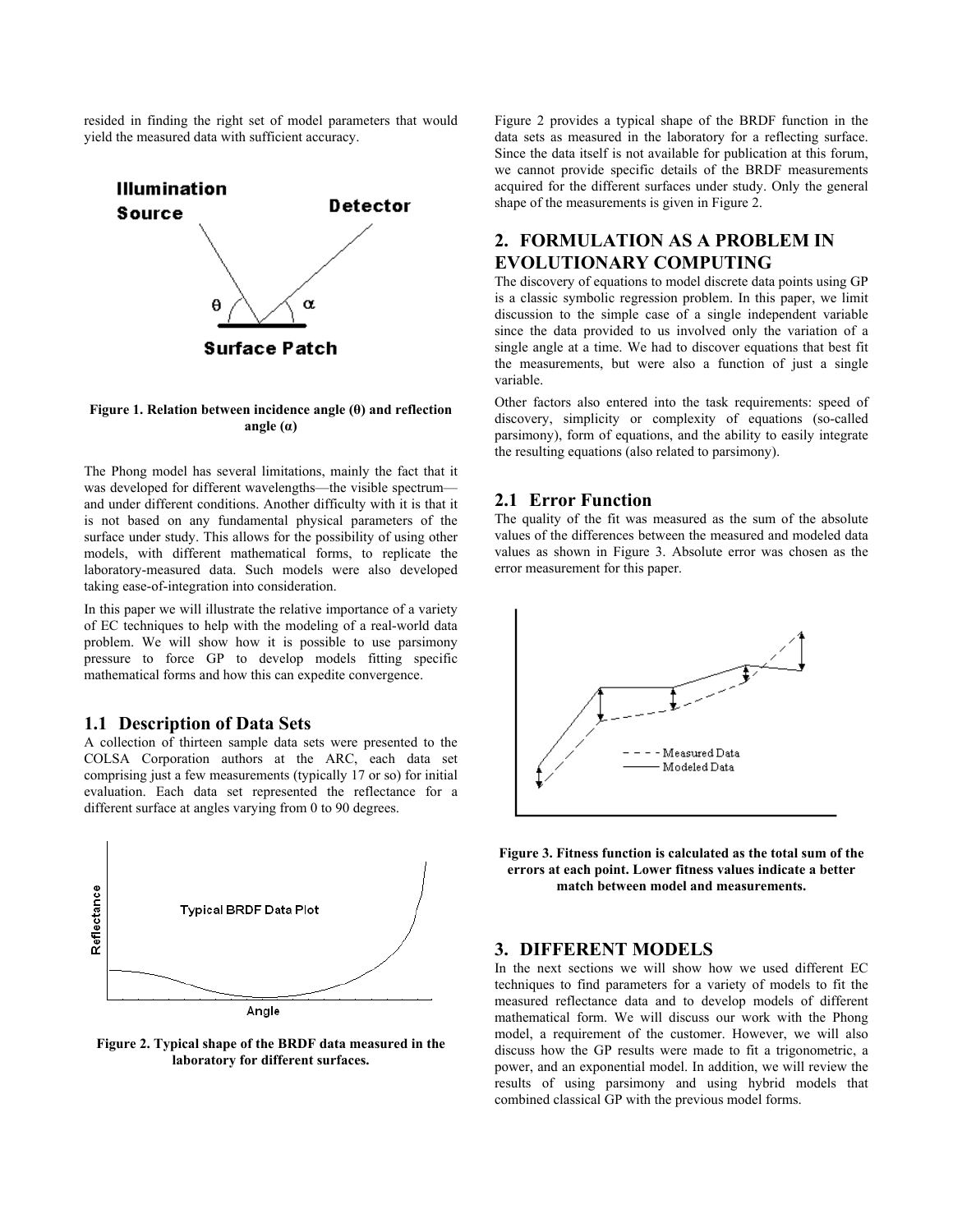## **3.1 Fixed Phong Model**

The Phong model equation was used as the basis for comparing all results. Although we modeled multiple forms of the Phong equation, only the main form is reported herein for brevity:

## $R(\theta) = a * cos(\theta) + b * cos^{c}(\theta - \beta)$

We used classic evolutionary strategy (ES) to evolve good solutions for the parameters **a, b, c**, and **β**. (Here by ES, we simply mean a real-valued genetic algorithm.) Since this equation has a smooth fitness landscape, we are somewhat confident that we quickly found essentially the optimal values for matching the data. Thus the Phong result serves effectively as a basis for comparing the other modeling techniques.

## **3.2 Genetic Programming Model**

The second approach was to use classic GP to evolve an equation that models the measured data. A variety of operator sets were made available and used. For simplicity, we limited the operator set to the four basic arithmetic operators, plus logarithm, exponentiation, and trigonometric functions. Exponentiation was based on real numbers.

The customer had requested an ability to *easily* integrate the resulting discovered equation (symbolically). Thus a degree of parsimony pressure was applied to force the results to be simpler.

## **3.3 Other Constrained Models**

After modeling with GP, we also wanted to discover some constrained forms of solution where the evolved solution comprised trigonometric, exponential, or polynomial terms, or various combinations thereof. Again this is basically an ES type formulation where the parameters are discovered to fit a fixed specified equation form. Combinations of the following forms were then used:

Trigonometric:  $\mathbf{k}_1$ \*sin( $\mathbf{k}_2$ \*x +  $\mathbf{k}_3$ \*y +  $\mathbf{k}_4$ \*z + ... +  $\mathbf{k}_5$ )

Power:  $k_1 + k_2 * x + k_3 * y + ... + k_8 * x^2/2! + k_9 * x * y/2! + ... +$  $k_{15} * x \land 3/3! + ...$ 

Exponential:  $k_1*2.0^{\text{A}}(k_2* x + k_3* y + k_4* z + ... + k_5)$ 

However we only have a single independent variable, **θ**, so the equations simplify to:

Trigonometric:  $\mathbf{k}_1 \cdot \sin(\mathbf{k}_2 \cdot \theta + \mathbf{k}_3)$ 

Power:  $k_1 + k_2 * \theta + k_3 * \theta^2/2! + k_4 * \theta^3/3! + ...$ 

Exponential:  $\mathbf{k}_1 * 2.0^{\wedge} (\mathbf{k}_2 * \theta + \mathbf{k}_3)$ 

where the  $\mathbf{k}_n$  values are the parameters to be discovered.

Although not as good as GP, these models evolved very fast to values nearly as good as GP.

## **3.4 Hybrid Models**

The tool suite used allows for combining the various above models into a hybrid. In particular, a number of genes in each chromosome were allocated for the trigonometric, polynomial, and exponential form while the remaining genes were used to encode a classic GP solution. The fitness value used in the error comparison was simply the sum of the constrained and GP evaluations.

## **3.5 Parsimony**

Both the GP and hybrid models allow application of a degree of parsimony that applies a fitness penalty to overly complex results during the selection process. Here complexity can be a variety of measures such as expression depth, size of evolved constants, operator type, non-uniqueness, and several others. Furthermore, each of these criteria may be applied in different strengths.

Parsimony was applied only during the selection process so that elsewhere the resulting GP-discovered solutions would be displayed with their inherent fitness values. Only during the selection process was the fitness penalty applied.

After evolving for a while without parsimony, parsimony factors were calculated on the result and these became the base settings. Then an overall constant multiplier was applied to each of these parsimony factors. This constant multiplier is referred to as the parsimony pressure. The higher the parsimony pressure, the simpler one could expect the resulting equation to be, although most likely less fit than the equation evolved at lower parsimony pressure.

## **4. RESULTS**

Table 1 provides a comparison of the results obtained when using the parsimony, Phong model, and genetic programming techniques. The comparison indicates, as one might expect, that the unconstrained GP model achieved the best result when compared to the Phong equation for the same data set. This was true in every case and by a wide margin. The unconstrained form, however, produced very complex models that would be different every time the evolution was allowed. In addition, it tended to "over fit", i.e., to adjust even to the measurement errors. This was in part due to the small number of data points available in the laboratory measurements.

The evolved constrained forms combined up to four trigonometric terms, three polynomial terms, and one exponential term, but most typically we used fewer terms. The results were not only easy to evaluate, and to integrate symbolically.

The hybrid results proved to be somewhat of a surprise, being similar in quality to GP while being quite a bit simpler. This is especially true with higher parsimony pressure. We found the hybrid approach was also highly desirable for a different non-BRDF data analysis application.

Finally, one of the bigger surprises was that for this problem a very mild application of parsimony pressure produced superior match to the measured data, i.e., a lower fitness error value. One